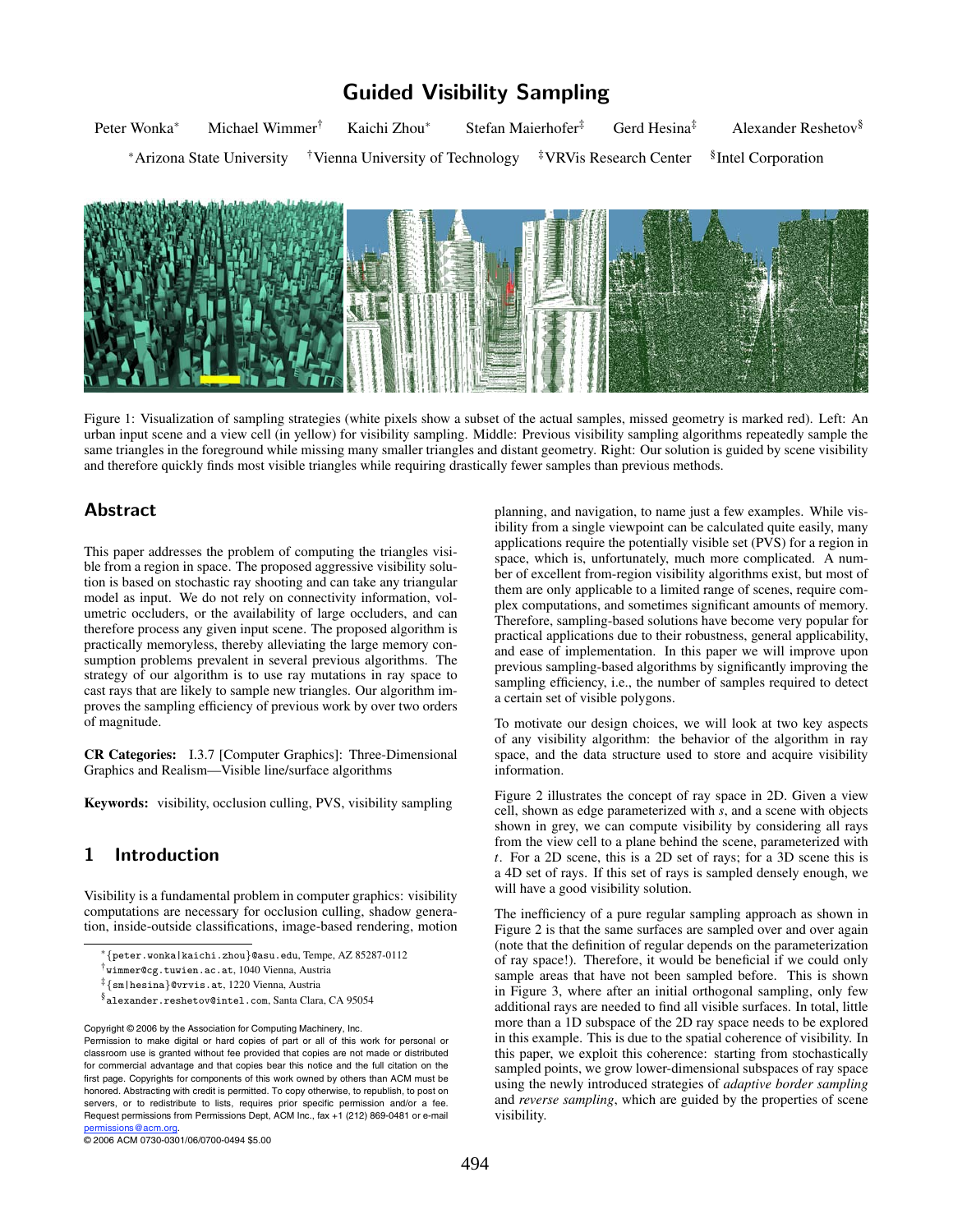

Figure 2: Sampling in object and ray space. Left: a scene with a set of objects. A view cell is shown as a line segment parameterized with s. We are interested in all rays that intersect the view cell and a second line segment parameterized with t. Middle: Shows a subset of the possible rays. One ray is highlighted in blue. Right: A depiction of the discrete ray space. Any ray in the middle figure corresponds to a point in ray space. The blue point corresponds to the blue ray in the middle figure.



Figure 3: Left: The scene sampled orthogonally. Middle: Additional samples to capture oblique surfaces. Right: The rays used to sample the scene are shown in corresponding colors.

The second key aspect of a visibility algorithm is what data structure is used to store visibility information. The most complete, but also complex, way is to store 4D ray space. For large scenes, this entails prohibitive levels of memory consumption. Conservative algorithms often store the shadow volume, whereas sampling algorithms use the volume of 3D space that has not been sampled yet (the so-called void volume, Figure 4); but these data structures still require several times the memory taken by the scene description itself. Alternatively, the boundary of the void volume (the void surface [Pito 1999]) can be used, which is easy to sample from one point in space, but difficult to manipulate. In this paper, we do not store visibility information beyond the PVS at all, relying on our new reverse sampling approach to penetrate the void surface based on the current sample only.

The key contribution of this paper is an intelligent sampling algorithm that drastically improves the performance of previous sampling approaches by combining random sampling with deterministic exploration phases. The algorithm requires little memory, is simple to implement, accepts any triangular test scene as input, and can be used as a general purpose visibility tool.

## **2 Overview**

#### **2.1 Problem Statement**

We consider visibility problems that are posed as follows: As first input we take a three-dimensional scene consisting of a set of triangles, *T S*. We do not rely on connectivity information, volumetric



Figure 4: Representing visibility from a single point. Left: independent samples. Middle: the void volume. Right: the void surface.

objects, or large polygons as potential occluders (such a set of triangles is often called triangle soup). As second input we consider a subset of ray space  $\Omega$ , usually defined by the rays emanating within a 3D polyhedron called *view cell* and intersecting the bounding box of the scene. A ray can be defined by a starting point and a direction. Using *TS* and  $\Omega$ , we can define a visibility function  $v : \Omega \rightarrow TS$ , so that each ray in  $Ω$  maps to the triangle in  $TS$  that it intersects first.

The exact solution of the visibility problem is the range of this function,  $v(\Omega) \subset TS$ , also called exact visible set EVS. Our algorithm is *aggressive* ([Nirenstein et al. 2002]), i.e., it calculates a potentially visible set  $PVS \subseteq EVS$ .

Our algorithm can be used to solve the visibility problem in different applications (see Section 5.6). A *usage scenario* to keep in mind for the following exposition is a visibility preprocessing system for real-time rendering: the *view space* (set of possible observer locations) is partitioned into view cells. In a *preprocessing* step, our algorithm is used to calculate and store a PVS for each view cell (note that only its boundary polygons are taken into account, since any ray leaving the view cell can be represented by a ray on the boundary). At runtime, the view cell corresponding to the current observer location is determined, and only the objects in the associated PVS are sent to the graphics hardware, leading to significant savings in rendering time.

#### **2.2 Algorithm Overview**

The algorithms in this paper are based on ray shooting and assume the capability to trace a ray *x* and compute its first intersection with a scene triangle  $t \in TS$ , i.e., to compute the triangle  $t = v(x)$  (fast ray tracers include OpenRT [Wald et al. 2003] and the recently presented MLRTA [Reshetov et al. 2005]).

The idea of a sampling solution is to select a sequence of rays  $X =$  $x_i$ , trace the ray and add the triangle  $v(x_i)$  to the visibility set *PVS*.

In this paper, we will address the problem on how to sample *efficiently*, that is how to improve the chances of finding new triangles. We will start with one of the most popular sampling strategies, random sampling (Section 3.1). Then we will show how to use visibility information from previous samples to construct intelligent sampling strategies based on ray mutation to complement random sampling:

*Adaptive Border Sampling* is an algorithm to quickly find nearby triangles by sampling along the borders of triangles previously found to be visible (Section 3.2).

*Reverse Sampling* is an algorithm to sample into regions in space that are likely to be near the boundaries of visible and invisible space, i.e., the void surface (Section 3.3).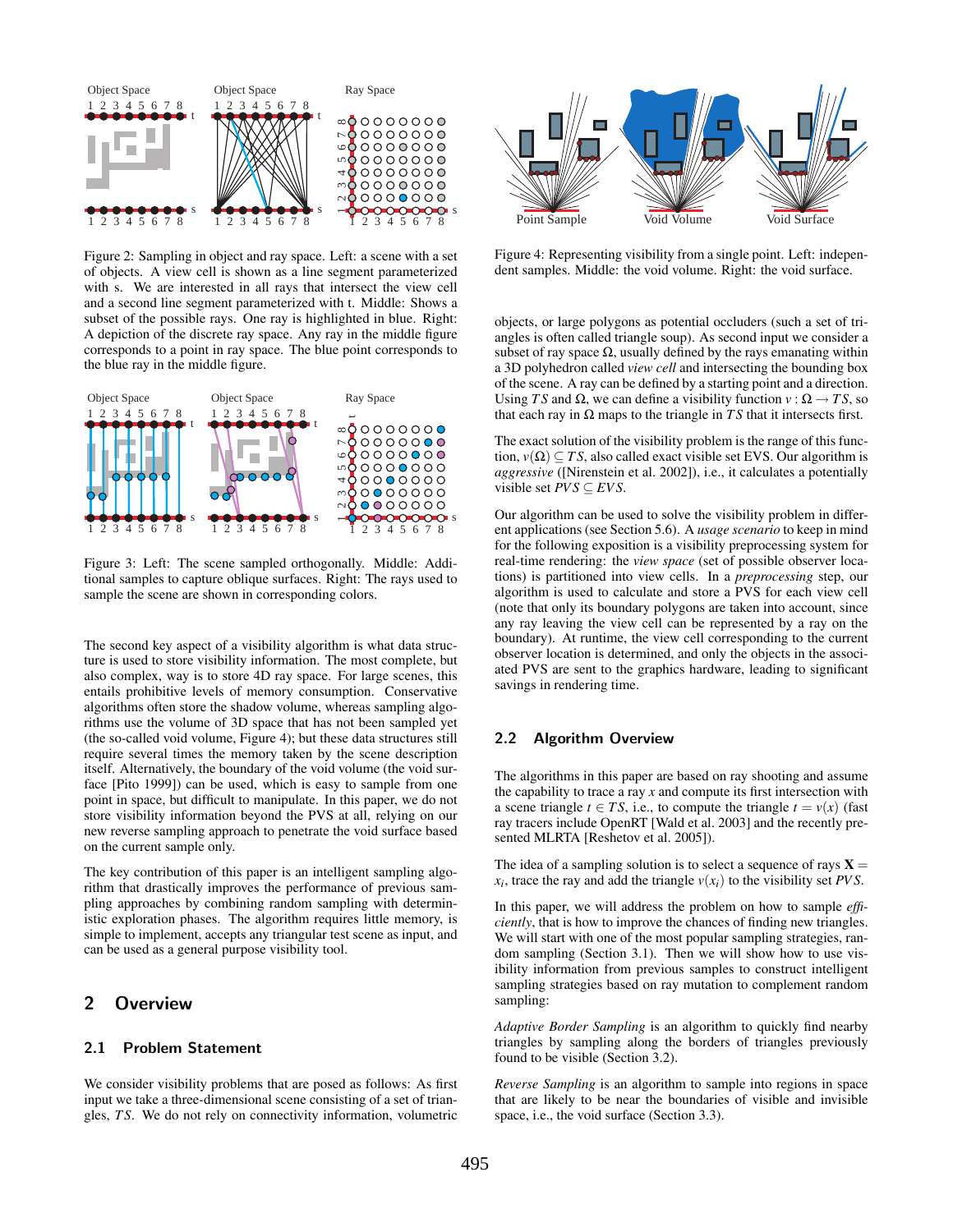In Section 3.4, we will show how to combine the different sampling algorithms in order to obtain *guided visibility sampling*, a complete hybrid random and deterministic sampling algorithm. The algorithm is called guided because both sampling strategies are guided by visibility information in the scene (see Section 5.4 for a more detailed discussion).

## **3 Visibility Sampling**

All rays in the scene form a 5D space. A ray *x* has a starting point *xp* (3D) and a direction  $x_{dir}$  (2D). A typical visibility query is to give a region *R* in 3D space and ask what is visible along the rays leaving the region (view cell). While this defines a 5D set of rays, we only need to consider a 4D set of rays in practice; the rays starting at the boundary  $\delta R$  of the viewing region. Additionally, all triangles intersecting *R* are classified as visible.

#### **3.1 Random Sample Generator**

The random (or pseudo-random) sampling algorithm selects a sequence of random samples  $X = x_i$  from the scene. The probability distribution for each new sample  $p(x_i)$  is independent of all previous samples  $x_1, \ldots, x_{n-1}$ . The question of sampling uniformity for random sampling has been explored in the context of form-factor computation [Sbert 1993]. We sample the position and ray direction uniformly using the following formulae:

$$
u = \xi_1, \quad v = \xi_2, \quad \phi = 2\pi\xi_3, \quad \theta = \arcsin \xi_4,
$$

where the ξ*i* are independent Halton sequences [Niederreiter 1992], and  $(u, v)$  are the normalized coordinates on a view cell face. While random sampling alone suffers from similar inefficiencies as regular sampling (see Section 1), it will be used to seed the more efficient strategies described next.

#### **3.2 Adaptive Border Sampling**

This sampling algorithm is a deterministic ray mutation strategy that covers most of the ground work to make our system successful. This strategy leaves the ray starting point  $x_p$  on the view cell fixed while covering adjacent triangles in object space, practically constructing a local visibility map [Bittner 2002] from the selected view cell point.

The key idea of this sampling strategy is that it adapts the sampling rate to the geometric detail of the surface (see Figure 5). Therefore, it is unlikely that subpixel triangles are missed, which is a problem for methods that sample objects regularly. The method performs especially well for the most frequent case of a connected mesh, but does not assume or use any connectivity information. The connected regions are discovered in the random sampling step (therefore, scenes with many small disconnected meshes like trees remain a challenge for the approach).

The algorithm proceeds as follows. If a triangle  $t = (p_1, p_2, p_3)$  is hit for the first time by a sample ray  $x = (x_p, x_{dir})$ , we enlarge *t* by a small amount to obtain an enlarged polygon *t* , and adaptively sample along its edges (Figure 5).

For each edge, we use two rays  $x_l$  and  $x_r$ , and the corresponding samples  $hit(x_l)$  and  $hit(x_r)$  in world space. If the rays  $x_l$  and  $x_r$ hit different triangles, we recursively subdivide the edge, up to a



Figure 5: Adaptive border sampling: Top: If we hit a new surface, we sample nearby points on the border polygon  $t'$ . Bottom: Adaptive subdivision of an edge of *t* .

given threshold. At this point, we also detect depth discontinuities between the new samples and the original sample on the triangle, which is already a part of reverse sampling as described in the next section.

The actual method used for *border enlargement* deserves attention. In order not to miss any adjacent triangles, the border polygon *t* should be as tight as possible. On the other hand, if it is too tight, *t* will be hit again due to the numerical precision of ray shooting. If the enlargement were done in object space, this would happen for near edge-on or very distant triangles. We therefore enlarge *t* in ray space by rotating rays to the vertices of *t* to their new positions on *t* by a small angle. This is more robust because it depends neither on the distance of the triangle nor on its orientation, but only on the numerical precision of the ray representation. In practice, this means that for each vertex, the new vertices are put on a plane perpendicular to the ray.

The shape of  $t'$  is chosen so that the ray space distance to  $t$  is fairly constant. This is not possible with only 3 vertices, since sliver triangles would lead to singularities. We therefore chose  $t'$  to be a polygon of 9 vertices. For each vertex  $p_i$  of  $t$ , three vertices  $p_{i,j}$  on *t* are generated. Two vertices are generated each on a vector *di, <sup>j</sup>* perpendicular to the ray and to one of the adjacent edges, respectively. The third is the midpoint of the other two, pushed away from *t* along the angle bisector  $d_{i,i}$ :

$$
d_{i,i+1} = N((p_i - x_p) \times (p_{i+1} - p_i))
$$
  
\n
$$
d_{i,i-1} = N((p_i - x_p) \times (p_i - p_{i-1}))
$$
  
\n
$$
d_{i,i} = N(d_{i,i-1} + d_{i,i+1}) \text{ if } d_{i,i-1} \cdot d_{i,i+1} > 0, \text{ else:}
$$
  
\n
$$
N((p_i - x_p) \times d_{i,i-1} + d_{i,i+1} \times (p_i - x_p))
$$
  
\n
$$
p_{i,j} = p_i + \varepsilon \cdot |p_i - x_p| \cdot d_{i,j}
$$

where  $N(v)$  is the vector normalization operator.  $d_{i,i}$  is chosen to be numerically robust. For backfacing triangles, the  $d_{i,j}$  need to be inverted.

Adaptive border sampling efficiently explores connected visible areas of the input model from a single viewpoint along a 1D curve in ray space (see Section 5.4). However, it cannot penetrate into gaps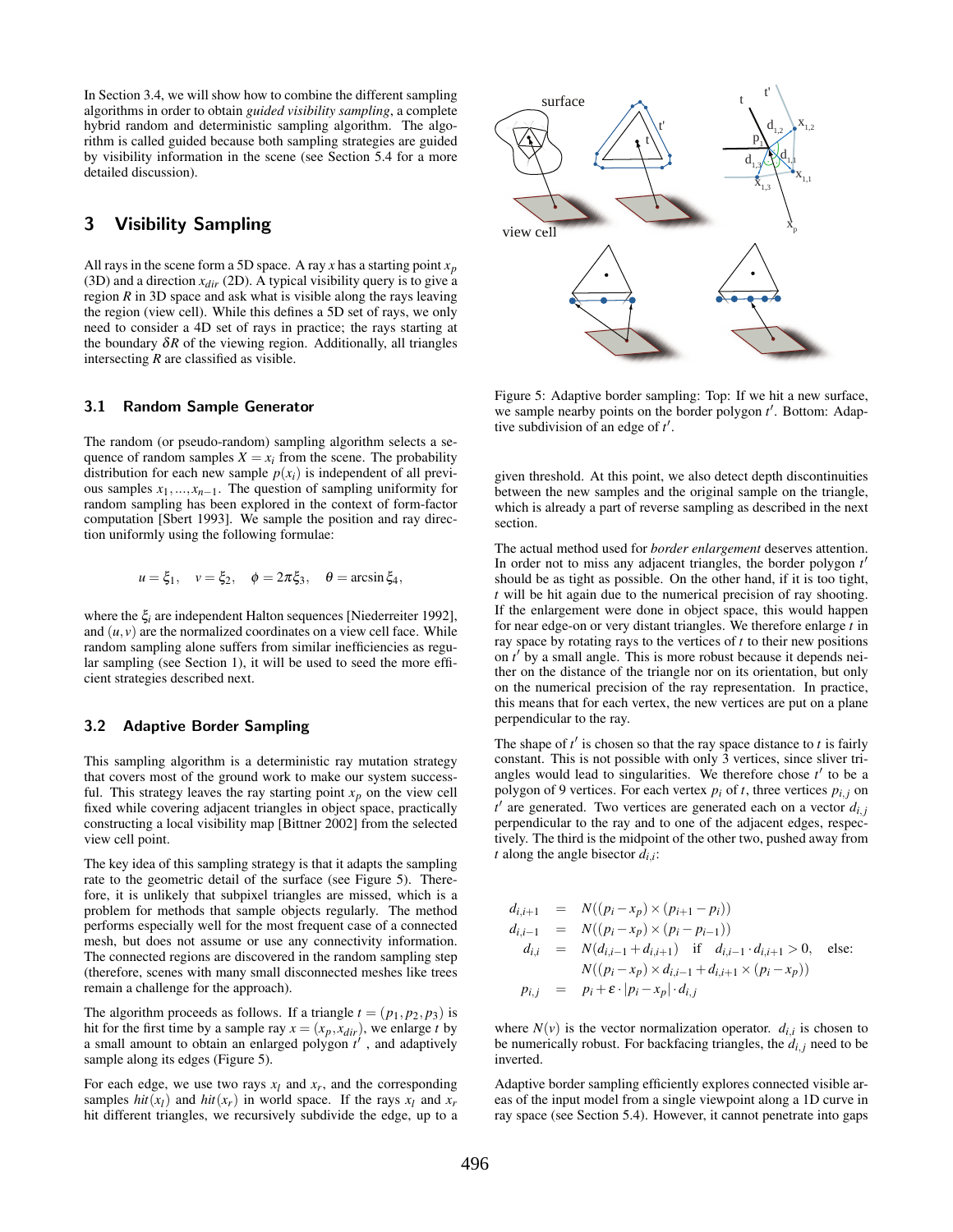

Figure 6: Reverse Sampling: Left: initial hit on triangle *t*. Middle: the new ray to *predicted* $(x)$  is blocked by a much closer triangle *t* . Right: Reverse sampling mutates the starting point on the view cell so that the ray passes through *pnew* (yellow) and reaches *predicted*(*x*).

visible only from other portions of ray space. This is handled by reverse sampling.

#### **3.3 Reverse Sampling**

This algorithm is a deterministic mutation strategy that allows penetrating into as yet uncovered regions of space. Note that this cannot be done perfectly: finding the actual void volume is equivalent to the original visibility problem. However, the adaptive sampling process gives good candidate locations for further sampling rays, namely at discontinuity locations. This strategy works by changing the starting point of the ray instead of its direction.

A discontinuity is detected during the adaptive sampling of an edge by comparing the distance of the ray origin to the actual hitpoint  $|hit(x) - x_p|$  with the distance to a "predicted" hitpoint |*predicted*(*x*) − *x<sub>p</sub>*|. The predicted hitpoint is just the intersection of the ray *x* with the plane of the original triangle *t*. If the new hitpoint is considerably  $(∆)$  closer, i.e.,

$$
|predicted(x) - x_p| - |hit(x) - x_p| > \Delta,
$$

the ray is obviously occluded by a closer triangle. Note that we do not check the reverse case (jump from closer to farther triangle) as this will be detected when doing adaptive border sampling for the farther triangle. We calculate a mutated ray from a different view cell position to the predicted hitpoint so that it passes by the occluding triangle. For this, the plane  $p = (x_p, hit(x), hit(x_{old}))$  is intersected with the newly found triangle (*xold* is the previous ray from which  $x$  was generated). On the intersecting line, we select a point *pnew* which lies just outside of the new triangle. The mutated ray is now constructed with  $x_{new,dir} = predicted(x) - p_{new}$  as direction vector, and  $x_{new,p} = intersect(viewcell, line(p_{new}, predicted(x))$  as origin (see Figure 6). If the new ray is not contained in the ray space Ω (i.e., it does not intersect the view cell), however, it is discarded.

The new ray  $x_{new}$  is now treated as independent ray, and the triangle it intersects will be added for adaptive border sampling like any other triangle, but this time with the new view cell origin.

For the 2D example in Figure 3, reverse sampling corresponds to a horizontal movement in ray space.

### **3.4 Combining the Different Sampling Algorithms**

The sampling strategies presented so far can be combined into an extremely efficient guided visibility sampling algorithm. Its two main components are a sample generator for exploring the ray space with independent random samples, and a sampling queue for propagating the ray using adaptive border sampling and reverse sampling. The algorithm is described by the following pseudocode:

| ain()                                   | subdiv edge $(p_1, p_r)$                              |  |  |  |  |
|-----------------------------------------|-------------------------------------------------------|--|--|--|--|
| hile not finished                       | $x = (x_n, p_1-x_n)$                                  |  |  |  |  |
| $x_p, x_{dir}$ = generate random ray()  | $y = (x_p, p_r - x_p)$                                |  |  |  |  |
| andle $ray(x)$                          | check discontinuity $(x)$                             |  |  |  |  |
| <b>vhile not</b> queue.empty()          | check discontinuity $(y)$                             |  |  |  |  |
| adaptive border sampling(               |                                                       |  |  |  |  |
| queue.dequeue())                        | if $v(x) = v(y)$ or $ hit(x) - hit(y)  < \varepsilon$ |  |  |  |  |
|                                         | return                                                |  |  |  |  |
| $\n  andle\n  \text{ray}(x)\n$          | else                                                  |  |  |  |  |
| $f v(x)$ notin PVS                      | $p = (p_1 + p_r)/2$                                   |  |  |  |  |
| $PVS \rightarrow v(x)$                  | handle ray( $(x_n, p-x_n)$ )                          |  |  |  |  |
| queue $+= x$                            | subdiv edge $(p_i, p)$                                |  |  |  |  |
|                                         | subdiv edge $(p, p_r)$                                |  |  |  |  |
| laptive border sampling(x)              |                                                       |  |  |  |  |
| $'$ = enlarge( $v(x)$ , $\varepsilon$ ) | check discontinuity $(x)$                             |  |  |  |  |
| or each p in t'                         | if $ predicted hit(x) - xn) $                         |  |  |  |  |
| handle ray( $(x_p, p-x_p)$ )            | $\left  \text{hit}(x) - x_n \right  > \text{thresh}$  |  |  |  |  |
| or each edge $(p_1, p_1)$ in t'         | $xnew$ = reverse sampling(x)                          |  |  |  |  |
| subdiv edge $(p_1, p_r)$                | if start $(xnew)$ in view cell                        |  |  |  |  |
|                                         | handle ray( $x_{\text{new}}$ )                        |  |  |  |  |
|                                         |                                                       |  |  |  |  |

#### **3.5 Termination criteria**

 $m$  $\mathbf{w}$  $\overline{(\ }$  $\mathbf{r}$ 

ha

aa  $t$  $\mathbf f$  $\mathbf f$ 

Depending on the application requirements, there are several options regarding when to stop casting rays for a view cell: a) a fixed criterion, allocating a number of rays or an amount of time for the computation of each view cell, or b) an adaptive criterion, terminating if the number of newly found triangles per a certain number of samples falls below a threshold, or most preferably, c) a combination of both. A typical example for such a criterion is: stop the iteration when not more than 50 new triangles are found for 1M rays, or when a total of 10M rays has been shot, whichever comes first.

### **4 Results**

#### **4.1 Overview**

To compare the efficiency of our algorithm to previous work, we use the following algorithms: GVS, our guided visibility sampling algorithm with adaptive border sampling (ABS) and reverse sampling (RS); and RAND, random sampling (in GVS, a value of epsilon of 5e-5 was used for enlarging triangles). We have dedicated separate subsections to the comparisons with NIR, the main other existing visibility sampling method published by Nirenstein and Blake [2004] (mainly because this algorithm has a slightly different goal than GVS); and EXACT, Bittner's [2003] exact visibility algorithm.

The test scenes selected are (see Figure 7 and Table 1): PPLANT, the complete UNC Power Plant model; CITY, a city model of the ancient city of Pompeii generated using the CityEngine [Müller et al. 2006]; CANYON, a dataset of the Grand Canyon; and CUBES, a simple scene of random cubes. The tests were conducted on an Intel Pentium4 3.2GHz with 4GB of main memory. The graphics card for NIR was an NVIDIA GeForce 7900GTX 512MB.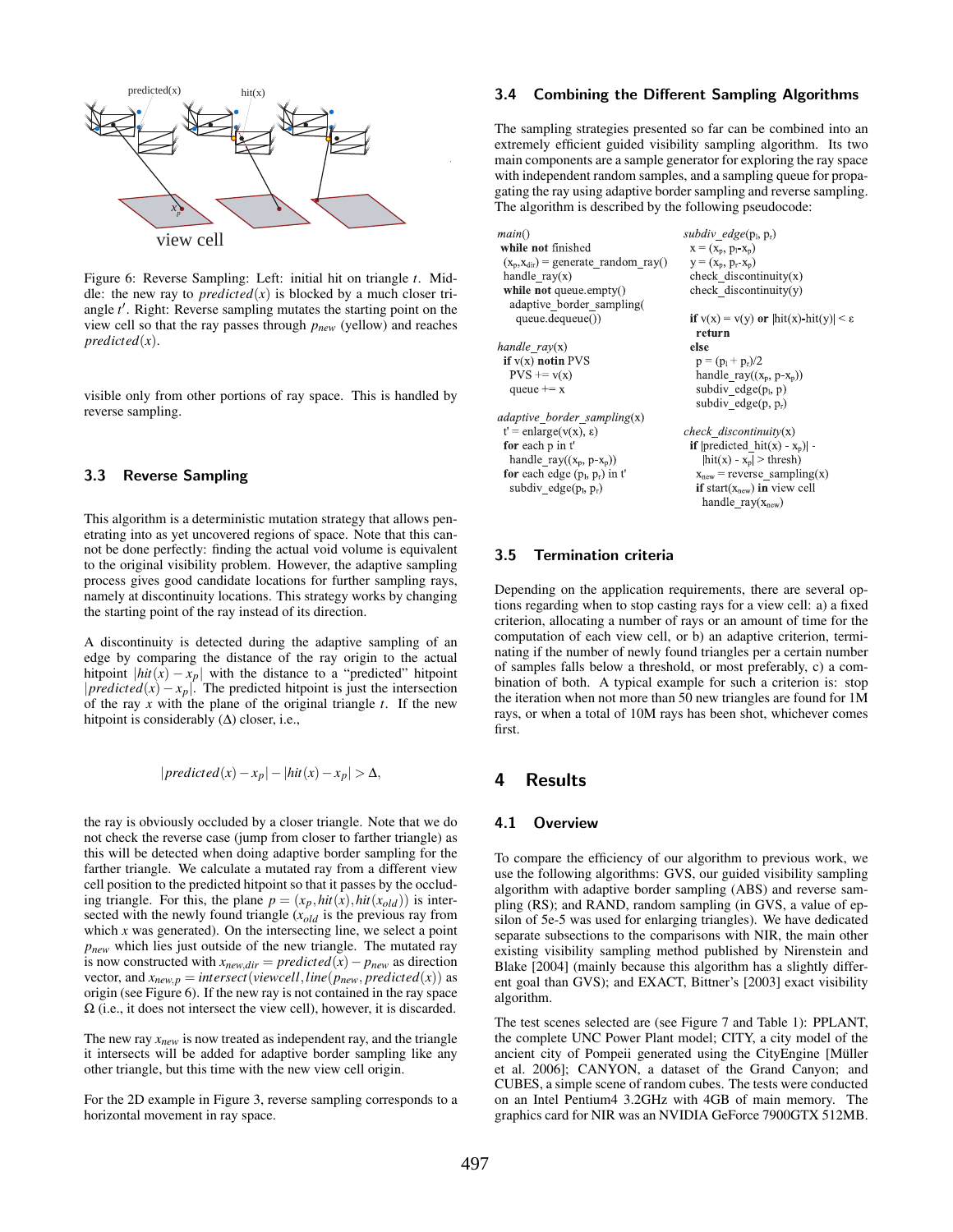| Scene         | triangles  | size            | VC.                |
|---------------|------------|-----------------|--------------------|
| <b>CANYON</b> | 2.242.504  | $10x5x3$ km     | $140x72 \text{ m}$ |
| <b>CITY</b>   | 5,646,041  | 320x312x9 m     | 15x2.2 m           |
| <b>PPLANT</b> | 12,748,510 | $200x61x81$ m   | 2x1.3m             |
| <b>CURES</b>  | 24,000     | $100x100x100$ m | 1.5x1.5m           |

Table 1: Statistics for all scenes. vc denotes the average size of view cells used in the model.



Figure 7: Top left: CITY. Top right: CUBES. Bottom left: PPLANT. Bottom right: CANYON. Inlays: view from a view cell.

For GVS and RAND, we used Intel's multi-level ray tracer (ML-RTA [Reshetov et al. 2005]), which allowed sampling rates between about 800K/s and 1200K/s, with peaks up to several million samples/s. The sampling rate depends on the scene type (not so much on the size—PPLANT had a higher sampling rate than CANYON, for example), and on the coherence of the rays (with random samples and ABS samples being faster depending again on the scene). The overhead of the sampling selection process varied between 5 and 15%, depending on the relative distribution of random, ABS and RS rays.

#### **4.2 Asymptotic behavior**

We first analyze the *theoretical properties* of the algorithms in terms of their sampling behavior, i.e., on a *sample-by-sample basis*, since this is the only comparison that does not depend on the individual implementation. Since we do not have an exact visibility algorithm that runs in reasonable time on larger scenes, we can only study their asymptotic behavior on a small number of view cells. Figure 8 provides a detailed analysis of the CANYON scene, graphing the pixel error (calculated by counting the false pixels in a large number of random renderings [Nirenstein and Blake 2004]) and the number of triangles found over the number of samples for GVS and RAND. The top left image shows that GVS converges linearly as long as the deterministic strategies (ABS and RS) can be used for most triangles. The black dot on each view cell curve shows when our termination criteria terminates the PVS search (we used 50 or less new triangles found per 1M samples). It can be seen that this happens in a fairly well converged state already. The graph also shows that the behavior is very similar for all view cells. The length of the linear segment only depends on the final PVS size.



Figure 8: Detailed asymptotic analysis for 5 view cells for the CANYON model (see text for details). The pixel errors are measured on a 1000x1000 screen, equivalent to  $10^{-4}\%$ . The plots in the lower right image show the blue view cell from the other images.

The top right figure shows RAND in comparison. The convergence of RAND looks mainly logarithmic and has a very quick falloff after an initial strong phase. It is especially noteworthy that even at 15M samples, when GVS has already long converged, RAND is still 50K triangles behind GVS for most view cells. The bottom right figure analyzes this behavior on an even larger scale for the dark blue view cell from the other graphs. This figure confirms the quick convergence of GVS, and shows that even after 200M samples, RAND is still several thousand triangles behind GVS. It can be concluded that it would take RAND several orders of magnitude longer to find a PVS that GVS can find with about 7M to 8M samples.

Finally, the bottom left figure proves that the PVS size correlates strongly to average pixel error, and that the termination criterion discussed above works well in practice, bringing the average pixel error below 30 pixels on a 1000x1000 screen. Due to the better distribution of initial samples, RAND shows lower average pixel error in the phase where GVS searches mainly deterministically. However, to reach the same pixel errors as provided by GVS in a converged state, RAND has to calculate a similar number of triangles in the PVS, leading to the same observation as before, that similar pixel error requires orders of magnitude more samples than with GVS.

### **4.3 Practical results**

Next, we demonstrate that these findings generalize to a larger number of scenes, and provide a *practical analysis* including running times. Table 2 summarizes our findings.

We used the same convergence criterion of 50 triangles per 1M samples for GVS, and a constant 150M rays for RAND. It can be seen that this results in very similar average and maximum errors for both algorithms. However, the running times differ by more than an order of magnitude, which reflects the good convergence behavior of GVS with respect to RAND shown above. The table also lists results for NIR, which are discussed in the following subsection. In addition to the error we also give the size of the PVS in terms of the whole model size (an EVS was not available in reasonable time). A higher value means a more accurate solution.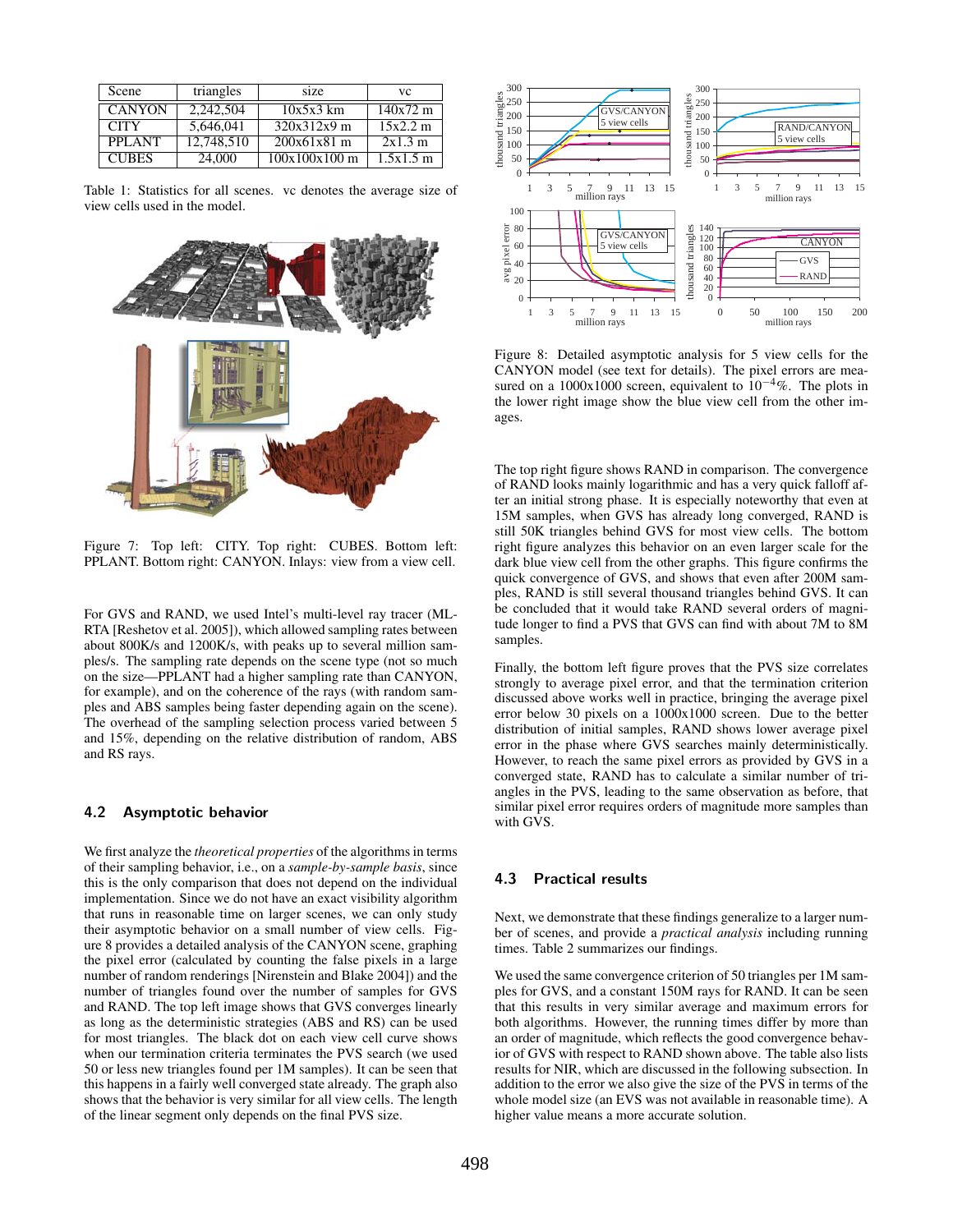|               | Alg.           | Avg.Err.        | Max.Err. | time               | <b>PVS</b> |
|---------------|----------------|-----------------|----------|--------------------|------------|
| CANYON        | <b>GVS</b>     | 35              | 239      | 7.9s               | 6.7%       |
|               | <b>RAND</b>    | 67              | 828      | 183s               | $6.3\%$    |
|               | <b>NIR512</b>  | 2,191           | 8,215    | 6.8s               | 5.8%       |
|               | <b>NIR1024</b> | 519             | 2480     | $\overline{11.6s}$ | $6.3\%$    |
| CITY          | <b>GVS</b>     | $\overline{22}$ | 230      | 6.1s               | 1.1%       |
|               | <b>RAND</b>    | 70              | 625      | 69s                | $0.4\%$    |
|               | <b>NIR512</b>  | 1,292           | 8,655    | 5.4s               | 0.2%       |
|               | <b>NIR1024</b> | 631             | 8,965    | 8s                 | 0.4%       |
| <b>PPLANT</b> | <b>GVS</b>     | 23              | 211      | 30s                | $0.8\%$    |
|               | <b>RAND</b>    | 69              | 825      | 129s               | $0.5\%$    |
|               | <b>NIR512</b>  | 3,225           | 17,169   | 24s                | 0.4%       |
|               | <b>NIR1024</b> | 1,549           | 8,317    | 25.9s              | 0.6%       |

Table 2: Statistics for all scenes averaged over a number of view cells. We used a threshold of 50 or less triangles found per 1M samples to cut off computation for GVS. For RAND, we shot 150M rays for each test. Errors are number of false pixels on a 1000x1000 screen, which corresponds to  $10^{-4}$ %. Results for NIR are given at 512x512 and 1024x1024 resolution. The intrinsic parameters had to be adjusted for each scene to obtain reasonable results (see the comments in Section 4.4). The last column shows the average size of the calculated PVS as a percentage of the whole model.

#### **4.4 Comparison to hardware sampling**

Nirenstein and Blake [2004] recently published an interesting adaptive regular sampling algorithm which uses graphics hardware to adaptively sample hemi-cubes on the view cell. It is difficult to directly compare NIR and GVS. On the one hand, they are both based on the same atomic operation—taking a visibility sample. This is because sampling with graphics hardware and with a ray tracer is functionally practically equivalent due to the available sub-pixel precision (usually 12 bit) in current graphics hardware.

The time complexity, however, differs significantly between the two algorithms. The time complexity of ray casting is linear in the number of rays and, due to spatial data structures, logarithmic in the number of objects. In practice, we have also observed a strong dependence on the type of the scene and the implementation of the ray tracer, which makes general predictions on the scalability with respect to scene size very hard.

For graphics hardware, the basic operation is an item-buffer render. Depending on whether a particular view is mostly fill or geometry limited, the resolution of this item buffer has more or less impact on the rendering time. Our implementation of NIR rendered models from multiple vertex buffers stored directly in video memory, which provided triangle throughput near the theoretical maximum on the card we used (between 130 and 190M triangles/s, depending on how many vertices were shared in the model—note that some vertices had to be duplicated to allow item buffer rendering). Only on the CANYON model did we observe a fill rate limitation (9 vs. 12 hemicubes/s for 512 vs. 1024 resolutions), whereas CITY and PPLANT were geometry limited (7 and 2 hemicubes/s).

Efficient acceleration algorithms exist for both architectures, if a certain amount of preprocessing is tolerated. Of particular importance for visibility processing is that the complexity of scenes that can be handled by ray tracing is limited only by the available storage space, as ray casters can work efficiently out of core (e.g., Wald et al. [2004] have demonstrated that a 350 million polygon model can be ray cast at 2-3 frames per second). Furthermore, it should be pointed out that rasterization benefits from hardware acceleration, whereas ray tracing is still run in software. Recent advances in hardware for ray tracing [Woop et al. 2005] promise a huge potential for improving the speed of sampling-based algorithms like GVS even further, once this technology becomes more commonplace.

However, the main difference between the algorithms is the principal goal. NIR aims to increase rendering speed by aggressively culling more objects than are actually occluded, the rationale being that large gains in rendering speed can be obtained if errors in the final image are tolerated. Indeed, NIR consistently underestimates the PVS, as shown in Table 2 (note that even for an error threshold of 0, a significant rest-error is reported for NIR [Nirenstein and Blake 2004]).

While this approach is valuable for applications like quick previewing etc., where a resolution can be fixed, and an average of, for example, 1000 false pixels is tolerable, many applications require a more accurate PVS. This is where GVS excels. The GVS algorithm aims to provide the most accurate PVS possible with a minimum number of samples. Therefore, the performance metric for GVS is not the total percentage of culled objects, but the degree to which the actual PVS can be approximated. Our results show that GVS, using a limited number of samples, consistently finds the largest PVS, resulting in average pixel errors below 0.005%. This is important for any visualization application that relies on visibility preprocessing (especially if antialiasing is used or the output resolution is not fixed in advance), but also for a number of other applications where reliable (and practically exact) visibility is required, e.g., computational geometry, GI, and robotics.

It should be noted for the results in Table 2 that NIR results are derived through a PVS subdivision threshold, which works differently from the method used in GVS and RAND and can therefore not be compared directly. We found that this threshold was very sensitive to the type of the scene and had to be tuned so as not to lead to excessive subdivision or too early termination in each scene separately (for example, in once case the error for the 1024 resolution was significantly worse than for 512, due to premature termination). The reason for NIR's inability to pick up the complete PVS lies both in the regular sampling strategy, which forces a very fine subdivision on the view cell in order to pick up sub-pixel triangles, and in the thresholding for the adaptive subdivision, which can prematurely terminate the subdivision.

#### **4.5 Comparison to exact visibility**

We compared our algorithm to EXACT on the CUBES scene, from a view cell of about 1.5x1.5m. EXACT took 19s on a PIV 1.7GHz PC to find 3,743 visible triangles. To find the same number of triangles, GVS required about 3s. For GVS, a screenspace error of 0.001% was already reported after 2s. More interesting, however, is the fact that both GVS and RAND found significantly more visible triangles than EXACT if given enough samples. For example, 3,850 triangles were found after only 15s by GVS. Note that EX-ACT was used on an "as is" basis—better results could certainly be achieved by tuning numerical thresholds intrinsic to the method. This shows clearly that the accuracy of visibility algorithms, even exact ones, is ultimately limited by numerical issues.

### **5 Related Work, Discussion and Applications**

A large volume of research has been devoted to visibility problems due to their importance in computer graphics, computer vision, robotics and other fields. This section compares various as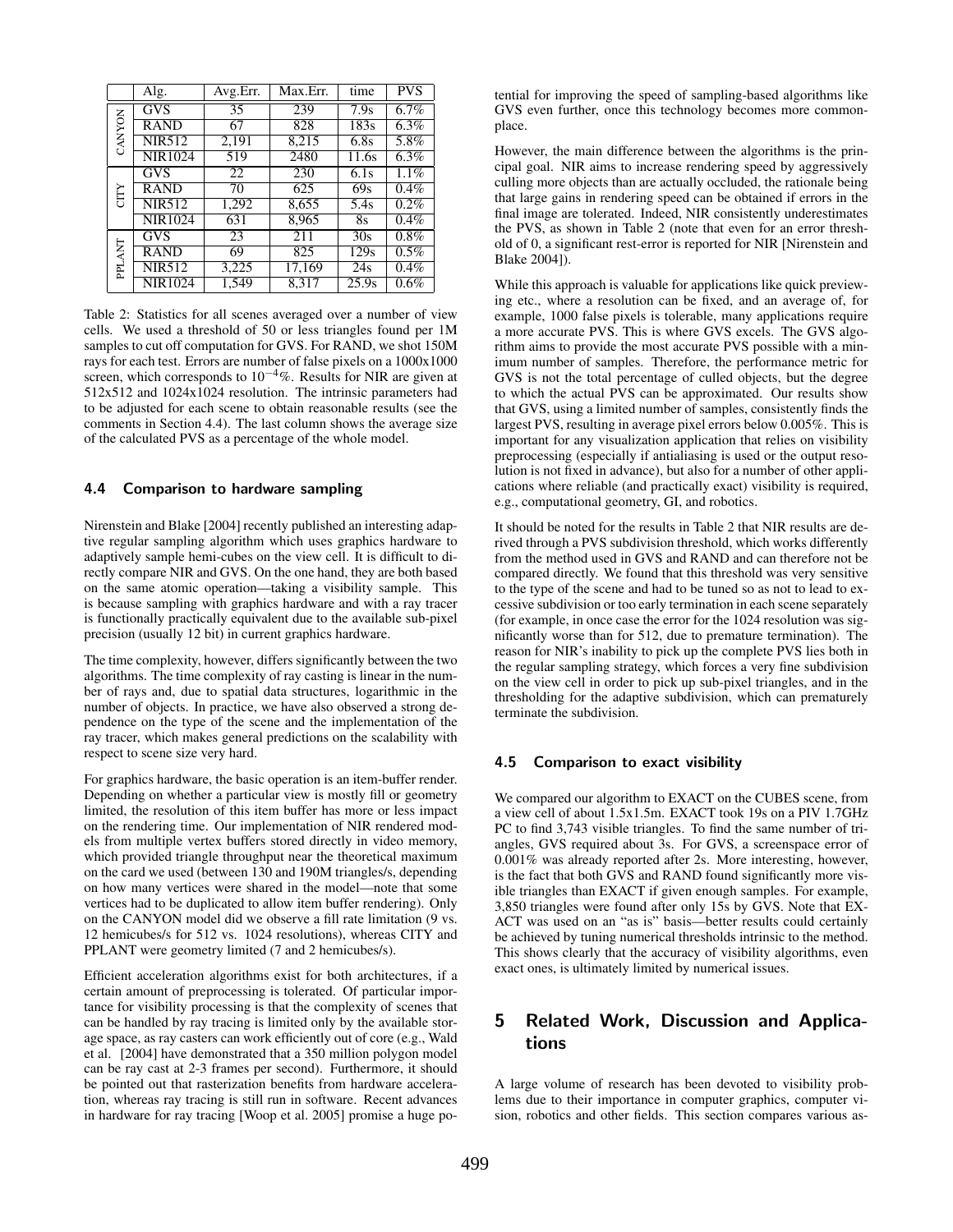pects of the proposed visibility sampling algorithm to a wider class of from-region visibility algorithms. For a general overview, we can recommend excellent surveys of visibility problems and algorithms [Durand 1999; Cohen-Or et al. 2003].

From-region visibility algorithms are usually classified as exact (potentially visible set  $PVS =$  exact visible set  $EVS$ ), conservative (PVS  $\supseteq$  EVS), aggressive (PVS  $\subseteq$  EVS), or approximate (PVS  $\sim$ EVS).

### **5.1 Exact Visibility**

Exact solutions to compute visibility from a region in space have been rare [Duguet and Drettakis 2002; Durand 1999], but recently, two algorithms have been published [Nirenstein et al. 2002; Bittner 2003] and further improved upon [Haumont et al. 2005; Mora et al. 2005] that are both exact and work for general scenes. While exact algorithms have been the holy grail of the visibility community for a long time, these two algorithms show that the complexity inherent in the visibility problem may be an obstacle to make exact visibility widely applicable. The high running times and high complexity of implementation are critical, and numerical robustness issues can actually make the solution as approximate as a sampling-based strategy (see [Bittner 2003]). We believe that sampling-based methods and exact methods complement each other, as they have different strengths and weaknesses.

#### **5.2 Conservative Visibility**

Several authors stress the importance of conservative visibility computations, i.e., never underestimating the visible set. Since this problem is almost as hard as the exact visibility problem, practically all published conservative from-region algorithms simplify the problem by imposing certain restrictions on the scene. Typical restrictions are the limitation to 2.5D visibility [Wonka et al. 2000; Bittner et al. 2001; Koltun et al. 2001], architectural scenes [Airey et al. 1990; Teller and Séquin 1991], the restriction to volumetric occluders [Schaufler et al. 2000], or the restriction to larger occluders close to the view cell [Leyvand et al. 2003; Durand et al. 2000]—this last restriction is implied by the nature of the data structures used to store visibility information. While it can be argued that larger occluders can be synthesized from smaller ones [Andujar et al. 2000], this is not possible in general. The guarantee to include all visible geometry in the PVS may be important for some applications, but ultimately, sampling-based methods can be much more successful:

- 1. As opposed to the published conservative algorithms, they do not make any assumptions about the scene, allowing them to handle a much larger variety of scenes.
- 2. Due to their ease of implementation and robustness, nonconservative algorithms are more practical for commercial products such as computer games [Aila and Miettinen 2004], and are already used in this context.
- 3. Numerical issues often make conservative algorithms nonconservative in practice.

#### **5.3 Aggressive Visibility**

Since visibility is such a fundamental problem, general, robust and practical tools are important to complement the specialized algorithms discussed before. These tools are almost universally based on sampling. The two most popular solutions are to randomly select a large number of rays to sample visibility [Schaufler et al. 2000; Airey et al. 1990; Shade et al. 1998], or to first sample the boundary of the view cell with points and then sample visibility from each of these points [Levoy and Hanrahan 1996; Stuerzlinger 1999]. In the context of view planning for laser range scanners, sampling algorithms exist that store the void surface or the void volume to compute the next-best view [Pito 1999]. A similar algorithm was also used for the generation of textured depth meshes [Wilson and Manocha 2003]. Another option is to shoot rays from the scene triangles towards the view cell [Gotsman et al. 1999], which leads to oversampling of ray space for most scenes.

Nirenstein and Blake [2004] were the first to realize the full potential of sampling for visibility computation. They proposed a new approach which uses graphics hardware for sampling. As discussed in Section 4.4, this algorithm aims to reduce the rendering time by culling even visible triangles as long as this does not result in significant rendering error. This is opposed to our algorithm, which always tries to find the best possible approximation of the exact visible set.

#### **5.4 Algorithm Analysis**

*Ray space analysis.* In the introduction in Figure 3, we have argued that it is desirable not to sample the ray space regularly. The right image in this figure shows that only an approximately 1D subspace of rays needs to be considered in this simple 2D example. Our new algorithm samples ray space more intelligently: random sampling places initial seed points in ray space to stochastically search for regions in ray space that have not been explored yet. To continue the example for 2D as in the figure, adaptive border sampling corresponds to a vertical expansion in 2D ray space (since the viewpoint remains fixed) which only proceeds into yet unexplored areas. A particular advantage of the adaptive border sampling method is that the sampling rate is adapted to the geometric complexity of the visible surfaces. Reverse sampling, on the other hand, is a movement in the horizontal direction (since the hitpoint remains fixed) in cases where these movements promise to lead to not yet explored regions.

For the full 3D case, it is instructive to study our algorithm in terms of the *visibility complex* [Durand 1999]. The visibility complex describes a partition of the 4D ray space into 4D regions of rays that hit the same object (note that ray space is strictly 4D because we are only interested in rays starting from the view cell). The 3D boundaries of this partition are called *tangency volume* and consist of rays tangent to scene objects. Samples placed along the object borders therefore correspond to samples near the tangency volume of the object in dual space. Since we keep the viewpoint (2 degrees of freedom) fixed during the deterministic ABS exploration phase, we need to sample a 1D set only. Without ABS, we would ignore the tangency volumes and have to sample the whole 2D subset of ray space defined by the chosen viewpoint.

Reverse sampling, on the other hand, looks for lines tangent to two scene edges. In ray space, these lines are near intersections of two tangency volumes. These intersections are called bitangents and are only 2D. For reverse sampling, the viewpoint is allowed to move along a plane (1D), so in total RS also samples a 1D set. The combined ABS and RS strategies therefore correspond to explorations of the 4D ray space along those 1D curves that are most likely to reveal new objects. This explains the high efficiency of the GVS algorithm.

Another useful interpretation of the ABS sampling strategy in 3D is based on the visibility map [Bittner 2002]. The visibility map is a structure that contains all visible line segments in a given view.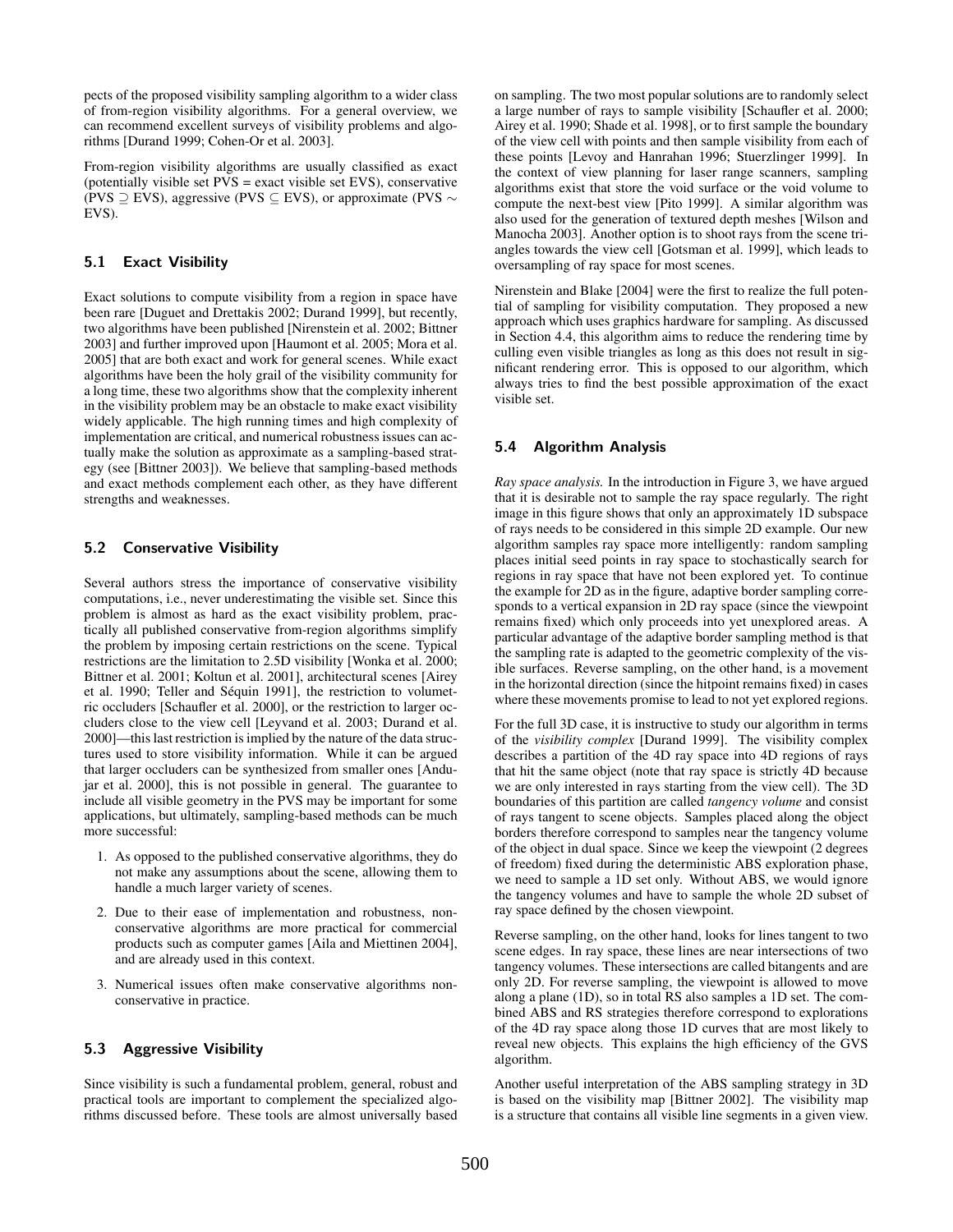These segments can be characterized mainly as flat and corner (interior edges of a mesh), or shadow (depth discontinuities). The ABS sampling strategy places samples at all edges of the visibility map (without explicitly constructing it). Samples on interior edges of a mesh serve to find connected sets of a mesh (trivially adjacent regions in the visibility complex). Samples at the shadow edges serve to discover depth discontinuities, where objects are partly occluded by other objects. Shadow edges are where the RS sampling strategy is used to refine the sampling (by finding the bitangents in the visibility complex).

*Accuracy.* The term conservative (or even exact) visibility is actually quite misleading. Most algorithms, though conservative in theory, are not conservative in practice due to numerical robustness problems. This is especially true for algorithms relying on graphics hardware. Furthermore, complex algorithms are prone to implementation problems. Due to the much improved sampling efficiency, the magnitude of error introduced by our algorithm is comparable to that of other error sources. Such errors are usually tolerated for conservative algorithms (see Section 4). Other algorithms that are often used in conjunction with visibility processing, like level-of-detail algorithms or shadow mapping, are an additional source of errors.

*Scene complexity.* One distinguishing feature of our samplingbased algorithm is that it can handle arbitrary types of scenes with high overall and visual complexity. It does not rely on occluder synthesis, and depends mostly on the size of the visible set, not on the total scene complexity.

### **5.5 Limitations and Future Work**

Although guided visibility sampling generally finds the major part of the PVS very quickly, the fact that it is stochastic on the one hand and guided by the visibility in the scene on the other hand makes the final accuracy dependent on the structure of the scene. Therefore, we cannot give any hard guarantees for the pixel error of the calculated PVS. Also, the ability to explore connected ray space subsets in the far distance is limited by the numerical precision of the ray direction vector. For ABS, this means that triangles that have a solid angle of less than double precision accuracy when seen from the ray origin will most likely be missed.

The worst case of scene complexity is in scenes that consist of a large set of small disconnected triangles, such as forest scenes or synthetic scenes of random triangles. The visibility of such scenes is so complex that even sampling-based solutions will either have high error or take a long time to compute. Still, it is important to point out that sampling-based algorithms are the only ones that are able to even process these scenes.

In this respect, an avenue of future work is to incorporate geometric LOD into the sampling framework, similar to the vLOD system proposed by Chhugani et al. [2005]. Geometric LODs could potentially increase the speed of the ray tracer, and make intersection computations more robust because small triangles in the distance get replaced by larger ones. However, robust geometric LOD is not available for all scenes, and integrating LODs into ray tracers is a current topic of research. Furthermore, the error metric used to create the LODs impacts the accuracy of the visibility algorithm and therefore the usable output resolutions.

### **5.6 Applications**

One important strength of sampling-based methods is their ease of application. We will discuss a number of application scenarios for our algorithm.

*Visibility preprocessing for real-time rendering and games.* This is the scenario already described in the overview, and one of the most important applications for GVS. For example, the scenes of current computer games are becoming increasingly general, so that special purpose algorithms (cells and portals, and 2.5D solutions) cannot be used anymore, while exact algorithms are difficult to implement and error-prone. GVS can be used in all stages of game development: During level design, the number of rays can be limited so that a coarse solution can be provided almost instantaneously. For the final production, the PVS can be calculated with high accuracy. It is very important to create a PVS that is as close to the EVS as possible and not dependent on a particular output resolution, since the resolution the application will be run at is not known in advance. In addition, antialiasing methods (supersampling and multisampling) use information from subpixel triangles, so that the virtual resolution is even higher. Note that although scenes in computer games are inherently dynamic, the major part of the scene is still static, so huge gains in rendering speeds can be obtained. Furthermore, GVS works on arbitrary polyhedral view cells, so that the view space can be chosen freely.

*Online and networked visibility.* As shown in the results, a reasonable approximation to the EVS with low pixel error can be found in a second or less. Therefore, GVS can be used for online visibility culling by running it on a separate processor or over the network, as described in the Instant Visibility system [Wonka et al. 2001]. In this case, transmitting the PVS on a per-object basis will improve results because it suffices for one triangle of an object to be found by GVS in order to classify the whole object as visible. Furthermore, a small modification to GVS makes the algorithm better suitable to progressive evaluation: instead of interleaving ABS and random samples from the beginning, create a certain number (e.g., 1M) of random samples in a startup phase, and only then use those to seed the ABS rays. This will give a better distribution of samples in the initial phase of the algorithm, since ABS systematically "flood fills" the PVS around its seed point, and it takes some time until all image regions have been reached.

*Impostor generation.* In many scenes, visibility culling is not sufficient to guarantee a high frame rate everywhere in the model. Therefore, image-based methods can be used to replace complex scene parts by so-called impostors. However, since impostors trade rendering speed against memory consumption, it is important to find the exact visible parts of the scene to avoid wasting impostor memory on invisible geometry [Jeschke et al. 2005]. GVS is ideally suited for this purpose since it provides accurate per-triangle visibility information, so that only those object parts that are actually visible need to be stored in an impostor.

*Visibility as decision basis.* Many practical applications require accurate visibility information as part of a decision making process. Examples include visibility analysis in urban planning (does the new skyscraper impact old town?), military applications (line of sight culling, tactical battlefield management [McDermott and Gelsey 1987]), telecommunications (visibility of emitters), robotics and many more. GVS is advantageous for these problems because it is general purpose and does not have any parameters to tweak, and does not depend on any special properties of the scene.